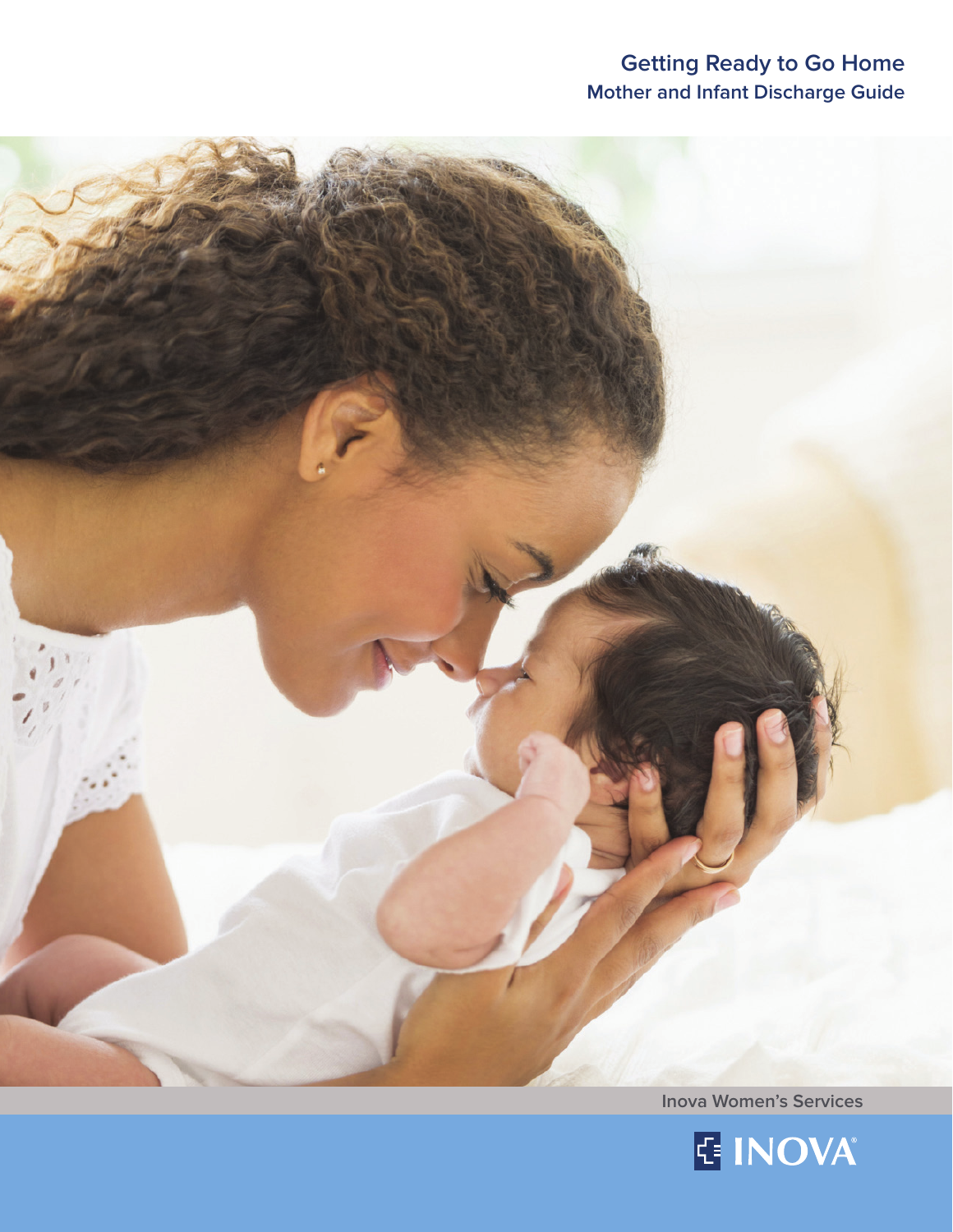

#### **Thank you for choosing Inova to care for you and your baby during this special time.**

We know going home with a new baby can be make you feel anxious. We made this guide to help answer the most commonly asked questions by new moms. Please let us know if you need any additional support after you leave the hospital.

# **What to Expect After You Arrive Home**

Your baby is born with his/her own temperament. It may take a few days or weeks to understand what your baby's different noises and cries mean. Babies do not arrive with a manual, and they do not tell time. Just because many parenting books say that babies eat every three hours doesn't mean your baby will eat every three hours. Your baby may want to eat every hour or two.

The first few weeks can be a great deal of work. This busy period of hands-on parenting might cause you to question your skills. Adults who once were able to keep the house clean, juggle many tasks and stay ahead of chores can find themselves sinking in dirty dishes, dirty laundry and a dirty house. This is completely normal. Newborn babies need lots of love and attention. The dishes can wait.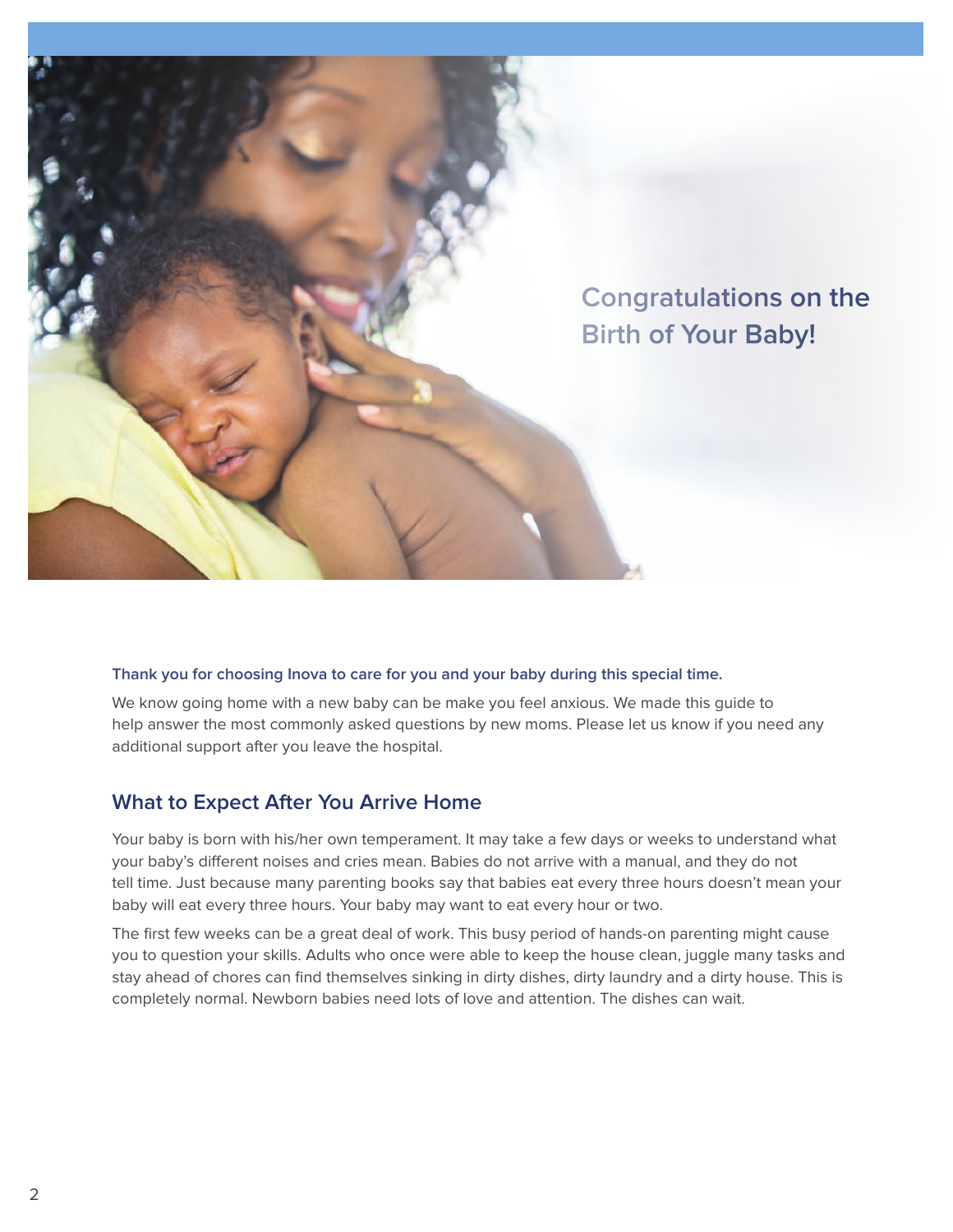# **Basic Care for New Moms**

Having a baby is a major event for your body. Physical and emotional recovery takes time. It's important to relax and stay flexible. Parenthood is a slow and learned process. Even if you had a child before, things will change with the new baby.

- Your body will take about 6 to 8 weeks to heal. During this time, your uterus slowly decreases to its normal size.
- You may feel cramps during the first few days. These mild-to-moderate cramps help the uterus return to normal.

### **Hygiene**

Maintaining good hygiene helps prevent infections.

- Wash your hands frequently, especially after changing your baby's diapers or going to the bathroom.
- During the first two weeks, take showers only no tub baths. Your doctor will let you know when you can resume tub baths.
- If you are breastfeeding, avoid using soap on your nipples as it can cause drying.

#### **Temperature**

A normal temperature is 97 to 99.6° Fahrenheit (F) or 36 to 37° Celsius (C). If your temperature is more than 100.4° F or 38° C, you could be dehydrated. Drink three or four glasses of water, and recheck your temperature in two hours. If it is still high, call your doctor.

#### **Breast Care**

Your breasts may become heavy and uncomfortable. Here are some ways to help minimize the discomfort:

- Breastfeed your baby frequently during the day and night, at least 8 to 12 times in 24 hours.
- If your baby has trouble latching, try hand expressing a little milk to soften the areola.
- Wear a well-fitting, supportive bra at all times.
- Apply cold packs to the breasts and under the arms for 20 minutes between feedings to help with swelling.
- Use the pain reliever prescribed by your doctor.
- If you have decided not to breastfeed your baby, this period of discomfort may last several weeks as your body adjusts. Contact your doctor or lactation consultant for more help.

### **Bleeding**

Your vaginal bleeding will begin as a heavy, bright red flow in the first 24 hours after delivery. It will change to lighter, reddish-brown flow two or three days postpartum. The color will then turn pink, then tan, then yellow-white and finally clear. A fleshy or musty odor is normal.

Discharge can last from four to six weeks. It is normal to pass clots or stringy-looking blood. These clots will happen more after sitting or lying down. Bleeding may increase with activity. This is your body's way of telling you that you are doing too much. If your bleeding increases, drink fluids, rest and, if breastfeeding, feed your baby every two hours to help the uterus contract.

Do not put anything in your vagina, including tampons, or have sexual intercourse until your doctor tells you it is okay to do so.

#### **Call your doctor if you have:**

- Flu-like symptoms
- Foul-smelling vaginal bleeding or discharge
- Large clots (golf-ball size or larger)
- Vaginal bleeding that saturates one or more pads in one hour
- Red or swollen leg that is painful or warm to the touch
- Redness, severe pain or a lump in either breast

### **Pericare**

The perineum is the area below your vagina down to your anus. It is important to keep the area clean to prevent infection and help with healing and pain.

After a vaginal delivery:

- Use cold packs on the perineum for the first day to reduce swelling and pain.
- Use your sitz bath to increase blood flow to the area. This helps with healing and hemorrhoids.
- Change your pad each time you use the bathroom.
- Rinse your perineum with warm water each time you go to the bathroom as long as you are bleeding.
- Wipe carefully from front to back. If you need to wipe a second time, use a fresh piece of toilet paper.
- If you have pain, use the topical spray, witch hazel pads or pain reliever given to you in the hospital.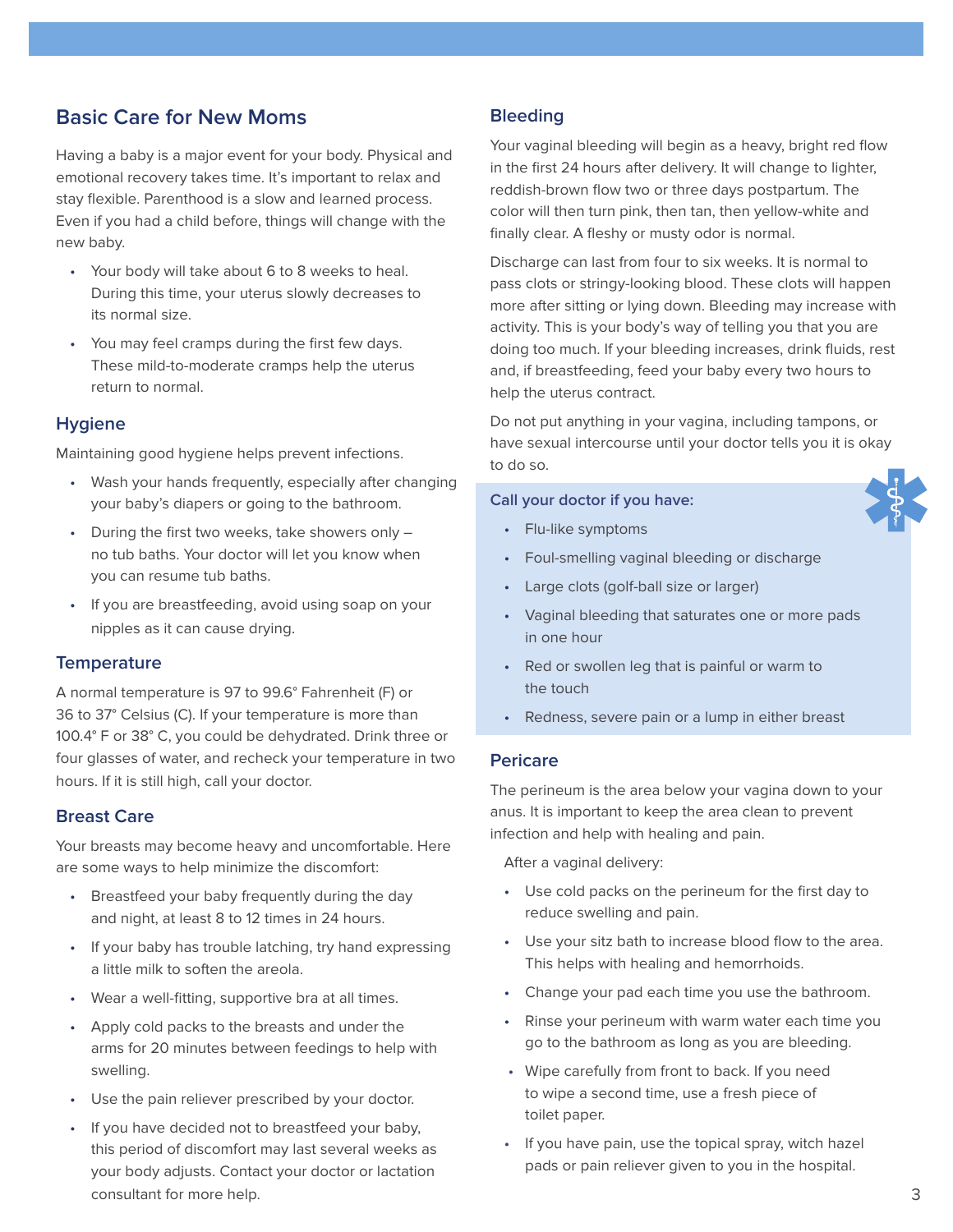# **Elimination**

Your first bowel movement (stool) usually happens a few days after you have your baby. Here are some tips that can help:

- Do not strain.
- Continue to take stool softeners until your bowel movements are regular.
- Drink 6 to 8 glasses of water a day.
- Eat high-fiber foods.
- Move around. It will help.

If you have pain, discomfort, swelling and/or a small amount of bleeding around your anus, you could have a hemorrhoid. These are common after delivery. Here are some tips that can help:

- Avoid straining when having a bowel movement (stool).
- Use topical creams and pain medication as directed by your doctor.

# **Bladder**

Empty your bladder every 3 to 4 hours.

**Call the doctor if you have:** 

- Frequent or urgent need to urinate
- Severe pain or rectal bleeding
- Not had a bowel movement within one week

# **Incision Care for C-section**

- Wash your hands before and after you touch your incision and after using the bathroom.
- Keep your incision clean and dry. Avoid activities that could cause dirt or sweat to get on your incision.
- Do not use lotions, creams, powders or oils over the incision area.
- You may shower after 24 hours. Do not scrub the incision. Let the warm, soapy water flow over the incision.



- Pat your incision dry with a clean towel.
- Do not scratch, rub or pick at your incision or any scabs. Scabs help protect the wound.
- Follow these instructions for the type of incision closure used by your doctor:
	- Steri-Strips: These should fall off within 14 days after surgery. If not, wet them and peel them off yourself.
	- Dermabond: The liquid skin adhesive will remain in place for 5 to 10 days after surgery then naturally fall. If needed, use Vaseline to break down the glue, then peel it off.
	- Staples: Will be removed by your doctor 5 to 7 days after they were put in.

### **Call your doctor if you have:**

- More pain, redness, swelling, bleeding or a smelly discharge at the incision
- Temperature of 100.4° F (38° C) or higher
- Shaking chills
- Opening of the incision

# **Rest and Activity**

Most new mothers feel tired in the first weeks after delivery. Giving birth is hard work, and rest is important. When you get home:

- Do not lift anything heavier than the baby or drive for at least two weeks, especially if you had a C-section.
- Increase your activities slowly.
- Make sure you have plenty of help from your spouse, partner, family or friends in the first few days.
- If people offer to help, suggest laundry, shopping or meal preparation.

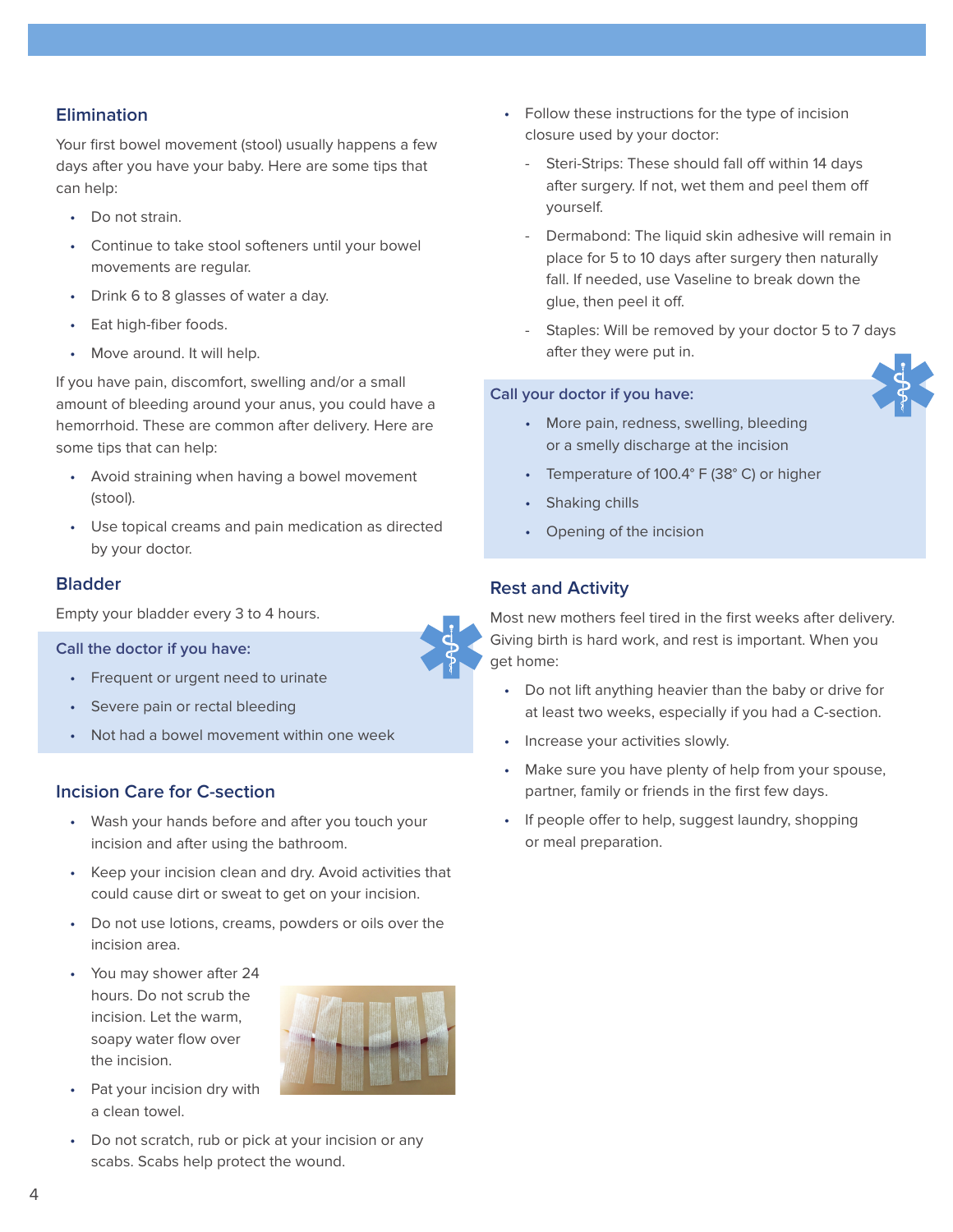# **Postpartum Mood Disorders**

Adjusting to your new role can be hard. You may have a short-term feeling of sadness after the birth of your baby. This may take you by surprise, and can happen even if you had an easy delivery. These emotions are the "baby blues." Getting plenty of rest, eating a well-balanced diet and sharing your feelings with your partner can help.

If the baby blues last more than 2 weeks or you experience any of the feelings below, reach out to your doctor.

#### **Call your doctor if you have:**

- Feelings of hopelessness, guilt, irritability or sadness
- Loss of identity
- Constant crying
- Change in appetite
- Inability to sleep or sleeping too much
- Lack of interest in your baby, yourself or others
- Constant anxiety
- Feeling overwhelmed
- Inability to respond to your baby's basic needs

Go to an emergency room if you:

- Have thoughts of hurting yourself or someone
- Are extremely confused
- Hear or see things others do not

Visit **inova.org/er** for Inova ER locations.

**See the Resource section on page 10 for information on postpartum support groups.** 

# **Postpartum Preeclampsia**

Postpartum preeclampsia is a serious disease related to high blood pressure. It can happen to any woman who has just had a baby up to six weeks after the baby is born.

Untreated preeclampsia can result in seizures, stroke, organ damage and death.

If you are told to monitor your blood pressure and experience any of the following warning signs, call your doctor immediately:

- Feeling nauseous or throwing up
- Seeing spots (or other vision changes)
- A severe headache or one that does not get better, even after taking medicine
- Shortness of breath
- Stomach pain
- Swelling of your hands and face

## **Call 911** or visit an emergency room if you have:

- Pain in your chest
- Shortness of breath or trouble breathing
- **Seizures**

Visit **inova.org/er** for Inova ER locations.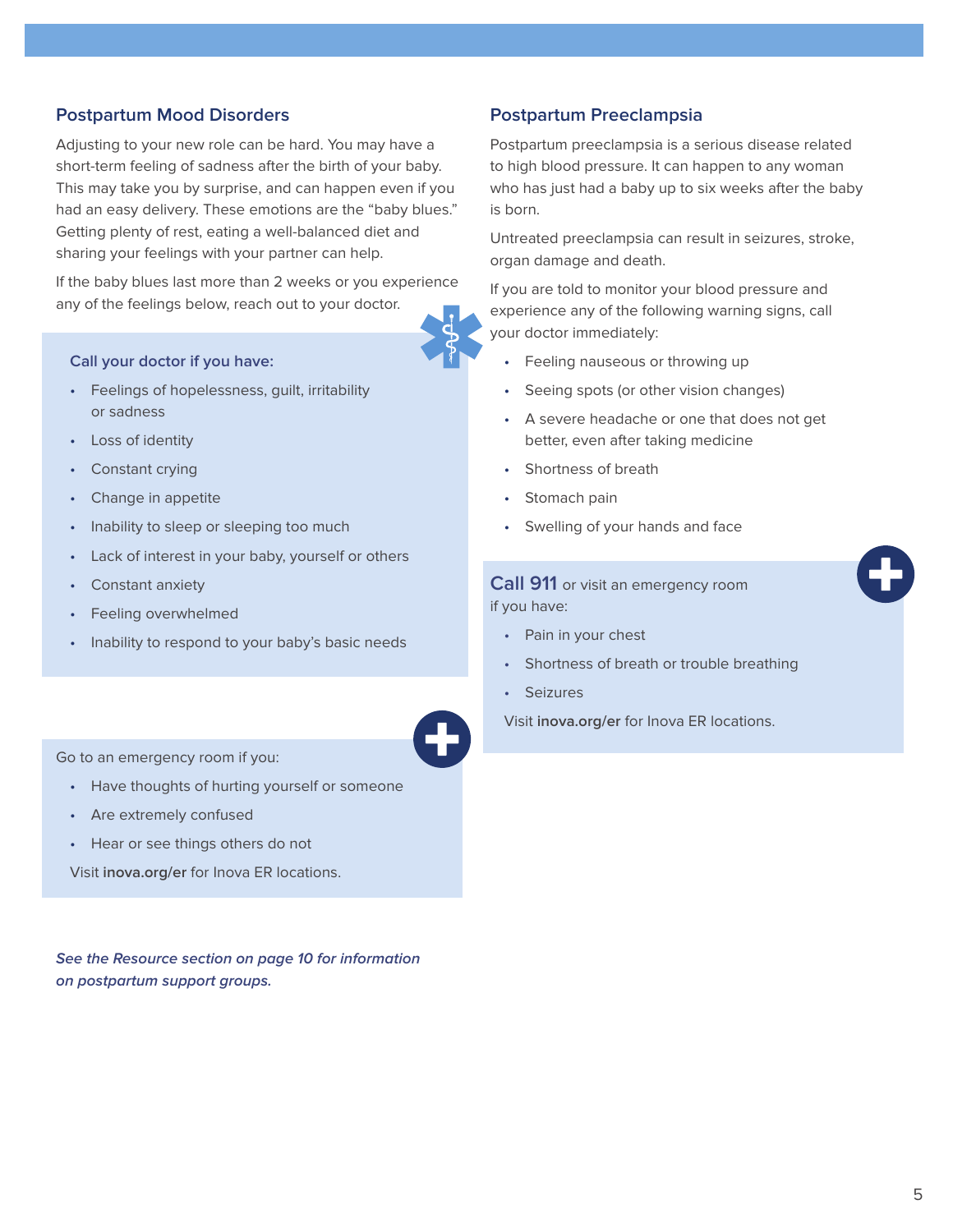

# **Caring for New Babies**

# **How to Give Baby a Bath**

- Give a sponge bath about every three days until the umbilical cord falls off and the circumcision is healed.
- Wash your baby in a warm, draft-free room.
- Only use water on your baby's face, no soap.
- Use mild baby soap/shampoo to wash baby's body.
- When you are finished, dry your baby thoroughly.
- Hold your baby close (skin-to-skin).

#### **You can find videos on the Reference page.**

### **Environment**

- Dress your baby one layer warmer than you dress yourself.
- In cold weather, use layers of clothing, especially a hat and receiving blanket.
- Do not smoke anywhere near your baby or where your baby may be.

It is normal for babies to:

- Sneeze
- Hiccup
- Make noises while sleeping
- Sleep soundly even with lots of noise around

# **Feeding Tips**

Breastfeed your baby 8 to 12 times a day or when your baby is hungry. Record feedings and diaper changes. Set an alarm to wake up to feed your baby.

#### **Human Milk Storage Guidelines**

|                                                                                                        | <b>Storage Locations and Temperatures</b>                           |                            |                                                                     |
|--------------------------------------------------------------------------------------------------------|---------------------------------------------------------------------|----------------------------|---------------------------------------------------------------------|
| <b>Type of</b><br><b>Breast Milk</b>                                                                   | Countertop<br>77°F or colder<br>$(25^{\circ}C)$ room<br>temperature | Refrigerator<br>40°F (4°C) | <b>Freezer</b><br>0°F or colder<br>$(-18^{\circ}C)$                 |
| <b>Freshly Expressed</b><br>or Pumped                                                                  | Up to<br>4 hours                                                    | Up to<br>4 days            | Within<br>6 months is<br>best.<br>Up to 12 months<br>is acceptable. |
| <b>Thawed, Previously</b><br>Frozen                                                                    | 1 to 2 hours                                                        | Up to<br>1 day             | Never refreeze<br>human milk<br>after it has been<br>thawed         |
| Leftover from a<br><b>Feeding</b> (baby did not<br>$P_{\text{max}}$ to the set of the set of $\Lambda$ | Use within 2 hours after the baby<br>is finished feeding            |                            |                                                                     |

Source: Centers for Disease Control

finish the bottle)

https://www.cdc.gov/breastfeeding/recommendations/handling\_breastmilk.htm

#### **Call your baby's doctor if your baby:**

- Is not feeding 8 or more times in a 24-hour period
- Has forceful vomiting after each feeding
- Has bright green vomit

# **Crying**

Babies cry for many reasons, including:

- Hunger
- Dirty diaper
- Gas try burping, both before and after feedings
- A desire to suck

To comfort a crying newborn:

- Rock your baby
- Go for a stroller ride
- Swaddle your baby
- Talk or sing softly to your baby
- Hold your baby close to your chest so they can hear your heartbeat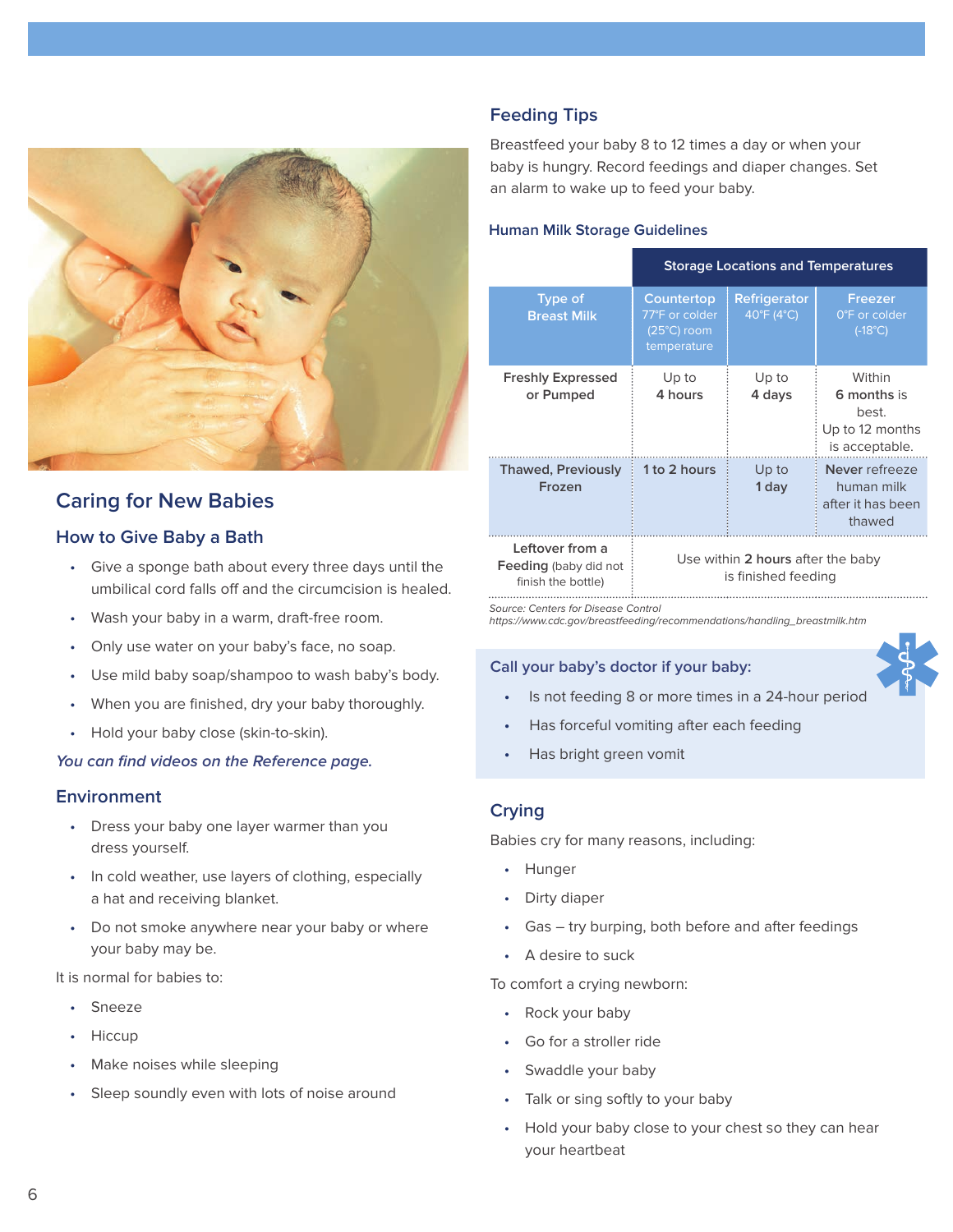# **Taking Your Baby's Temperature**

If you think your baby may be sick, check his/her temperature. Ear thermometers should not be used in the first year of life.

- Use a digital thermometer, and follow the manufacturer's directions.
- Place the thermometer in the center of the baby's armpit, and hold for at least 3 minutes or until the digital thermometer beeps.
- A normal temperature is between 97.7 and 99.6° F  $(36.5 - 37° \text{ C}).$ 
	- If your baby's temperature is below 97.7° F (36.5° C), do safe skin to skin for 30 minutes. Recheck the temperature and, if still low, call your baby's doctor.
	- If your baby's temperature is 100.4° F (38° C) or higher, call the your baby's doctor.

# **Bulb Suctioning**

The bulb syringe can be used to clear mucus from your baby's mouth. Squeeze the bulb, and place the tip in the baby's inner cheek. Slowly release the bulb to suction out mucus. Remove the syringe, and squeeze the bulb quickly to expel the mucus into a tissue. Clean by squeezing and releasing in soapy, warm water.

# **Umbilical Cord Care**

Keep the umbilical cord clean and dry, and open to air. Fold the diaper below the umbilical cord. It can take up to 14 days to fall off.

#### **Call your baby's doctor if:**

- The skin around the cord is red or swollen.
- There is bleeding, or yellow or green drainage.
- Your baby has a temperature of 100.4° F or highe.r

# **Elimination and Diapering**

Newborns should have around six to eight pees or poops (stools) a day.

Your baby's stool will look black and sticky at first. This is normal and is called meconium. A few days after birth, the stool will look light yellow. Breastfed babies have more frequent stools that are seedy and golden yellow. Formula-fed babies have pale-yellow to light-brown stools that are firmer.

## **Diaper Rash Prevention and Treatment**

Keep the diaper area clean and dry to reduce the chance of a rash.

- Change your baby's diaper after each feeding and when needed.
- Use plain water or alcohol-free diaper wipes.
- Dry your baby's bottom thoroughly.
- If redness occurs, use a barrier cream containing zinc oxide.

### **Call your baby's doctor if your baby:**



- Does not have enough urine or stools
- Has dark yellow or brown urine
- Has white-colored or blood or mucous in the stool
- Has a diaper rash lasting more than 24 hours

#### **Circumcision Care**

- A gauze pad with petroleum jelly is placed on your baby's penis after the circumcision.
- Apply a new gauze pad with petroleum jelly to the tip of the penis every three to four hours during the first 24 hours. Then apply jelly to the diaper at each diaper change for about five days.
- The circumcision is healed when the penis loses its moist cherry-red color and turns a deeper reddish shade.
- There may be a whitish-yellow crust that forms around the tip of the penis. This is normal.
- Try to avoid wiping the tip of the penis until the circumcision is healed. If it is soiled with stool, wipe gently with a soft gauze or cotton ball and water.

#### **Call your baby's doctor if there is:**

- Bleeding that does not stop
- Unusual swelling, smell or oozing